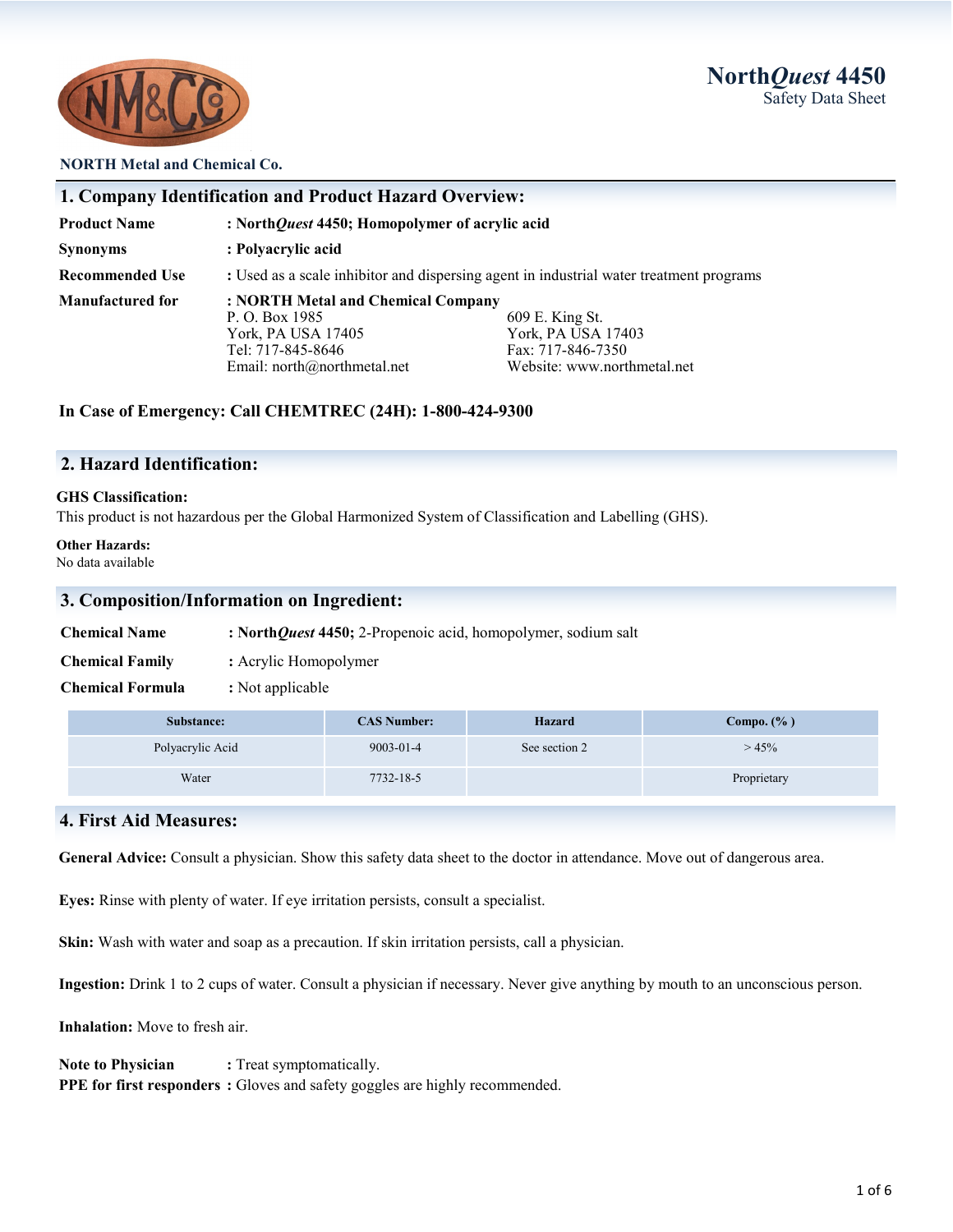## **5. Fire Fighting Measures: Flash Point (°C) :** No data available. **Flammable Limits : Not applicable. Auto ignition Temp.** : Not applicable. **Decomposition Temp. :** No data available. **General Hazard :** Evacuate personnel downwind in-order to avoid inhalation of irritating and/or harmful fumes and smoke. **Extinguishing Media :** Water spray, chemical-type foam, dry powder. Appropriate for the surrounding area. **Do not use water jet .**

## **Hazardous Decomposition Products extend to controller the evolved during fires. Products**

**Fire Fighting Procedures:** This product is a non-flammable substance. However, hazardous decomposition and combustion products such as carbon and sulfur oxides can be formed if product is burning. Material can splatter above 100C/212F.Cool exposed containers with water Spray to prevent over heating. Dry residue of the product may also burn.

**Fire Fighting Equipment:** Respiratory and eye protection are required for fire fighting personnel. Full protective equipment (bunker gear) and self-contained breathing apparatus (SCBA) should be used for all indoor fires and any significant outdoor fires. Evacuate area and fight fire from safe distance or a protected location. Move fire-exposed containers, if allowable without sacrificing the safety of others and firefighters. If possible without risk, firefighters should control run-off water to prevent environmental contamination.

**Sensitivity to Static Discharge :** Not sensitive.

**Sensitivity to Mechanical Impact :** Not sensitive.

## **6. Accidental Release Measures:**

#### **Protective Gear for Personnel:**

**For Small Spill:** Safety glasses or chemical splash goggles, chemically resistant gloves (rubber/latex), chemically resistant boots, and any appropriate body protection to minimize direct contact to the skin.

**For Large Spill:** Triple gloves (rubber and nitrile over latex), chemical resistant suit, boots, hard hat, full face mask/an air purifying respirator (NIOSH approved). Self contained breathing apparatus must be worn in situations where fumigant gas generation and low oxygen levels are a consequence of contamination from the leak.

#### **Spill Clean-up Procedures:**

**For Small Spill:** In the event of a small spill, the leak should be contained with an absorbent pad and placed in a properly labeled waste disposal container immediately. Clean the spill area with water. Do not let chemical/waste enter the environment.

**For Large Spill:** In the event of a large spill, contain the spill immediately and dispose according to state, federal, and local hazardous waste regulation. Do not let chemical/waste enter the environment.

#### **Environmental Precaution:**

**Water spill:** use appropriate containment to avoid run off or release to sewer or other waterways. Land spill: use appropriate containment to avoid run off or release to ground. **General precaution:** remove containers of strong acid and alkali from the release area.

**Release Notes:** If spill could potentially enter any waterway, including intermittent dry creeks, contact local authorities.

## **7. Handling and Storage:**

**Handling:** Avoid contact with eyes, skin, and clothing. Do not taste or swallow. Do not inhale vapor or mist. Use with adequate ventilation. For industrial use only! Keep away from sources of ignition. Handle in a manner consistent with good industrial/ manufacturing techniques and practices. Wash hands thoroughly with soap and water after use. Remove contaminated clothing and protective equipment before entering eating areas.

**Storage:** Store in a cool, dry well-ventilated area. Keep containers closed when not in use. Keep product isolated from incompatible materials/conditions such as freezing temperatures. Empty containers retain vapor and material residue. Observe all recommended safety precautions until container is cleaned, reconditioned or destroyed. Do not store with alkalis and oxidizing agents. Keep away from food, drink and animal feeding.



# **North***Quest* **4450** Safety Data Sheet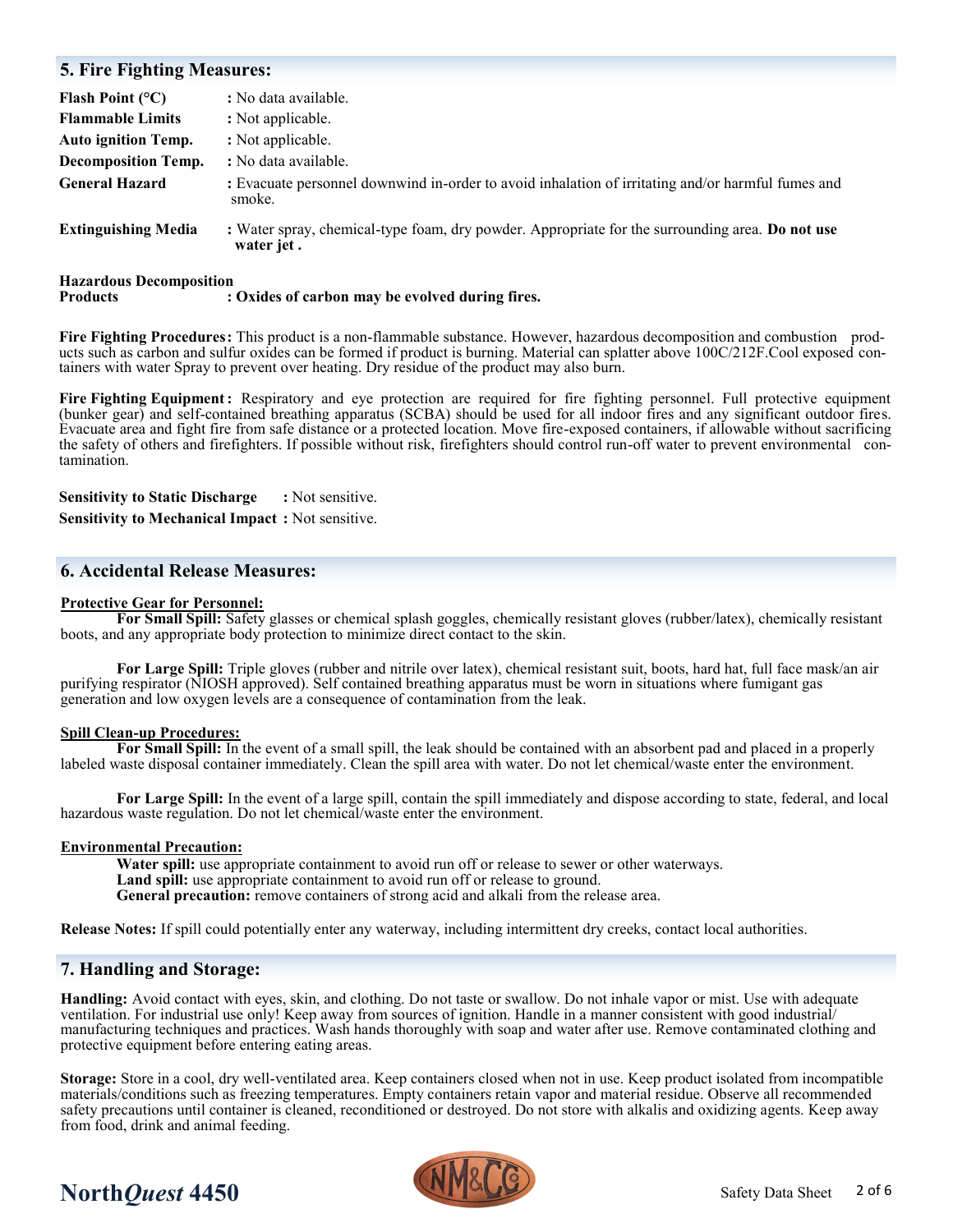## **8. Exposure Controls and Personal Protection:**

**Engineering Controls:** Good general ventilation should be used. Ventilation rates should be matched to conditions. If applicable, use process enclosures, local exhaust ventilation, or other engineering controls to maintain airborne levels below recommended exposure limits. If exposure limits have not been established, maintain airborne levels to an acceptable level. Eye wash facilities and emergency shower must be available when handling this product.

#### **Personal Protective Equipment:**

**Eyes and face:** Wear safety glasses with side shields or goggles when handling this material. OSHA Standard - 29 CFR 1910.133 or ANSI Z87.1– 2010

**Skin:** Avoid direct contact with skin. Wear chemically resistant gloves, apron, boots or whole bodysuit when handling this product. OSHA Standard - 29 CFR1910.138

**Respiratory:** Avoid breathing vapor or mist. Use NIOSH approved respiratory protection equipment when airborne exposure is excessive. If used, full face-piece replaces the need for face shield and/or chemical goggles. Consult the respirator manufacturer to determine the appropriate type of equipment for a given application. OSHA Standard CFR 1910.134

**Work Hygienic Practices:** Facilities storing or using this material should be equipped with emergency eyewash, and a safety shower. Good personal hygiene practices should always be followed.

#### **Exposure Limits:**

| Component:       | OSHA STEL | <b>OSHA PEL</b> | <b>ACGIH TLV</b> | <b>ACGIH STEL</b> |
|------------------|-----------|-----------------|------------------|-------------------|
| Polyacrylic Acid | N/A       | N/A             | N/A              | N/A               |

#### **9. Chemical and Physical Properties:**

| Appearance            | : Clear to hazy liquid | <b>Decomposition Temp.</b>   | : No data available                |
|-----------------------|------------------------|------------------------------|------------------------------------|
| Odor                  | : Characteristic       | <b>Evaporation Rate</b>      | : Not available                    |
| <b>Odor threshold</b> | : Not available        | <b>Flammability</b>          | : Not flammable                    |
| Color                 | : Colorless            | <b>Upper Explosive Limit</b> | : Not available                    |
| $pH (1%$ Solution)    | $:6.0 - 9.0$           | <b>Vapor Pressure</b>        | : 3.2 kPa @ $25^{\circ}$ C (Water) |
| <b>Melting Point</b>  | $: > -5$ °C            | <b>Vapor Density</b>         | : 1.24000                          |
| <b>Freezing Point</b> | $: < -5$ °C            | <b>Specific Gravity</b>      | $: 1.260 - 1.360$                  |
| <b>Boiling Range</b>  | $: > 100^{\circ}C$     | <b>Solubility</b>            | : Soluble in water                 |
| <b>Flash Point</b>    | : Not applicable.      |                              |                                    |
| <b>Viscosity</b>      | : 1000 max cps $@25°C$ |                              |                                    |

| 10. Stability and Reactivity:            |                                                                                                                                                                                  |
|------------------------------------------|----------------------------------------------------------------------------------------------------------------------------------------------------------------------------------|
| <b>Stability:</b>                        | The product is stable under normal ambient conditions of temperature and pressure.                                                                                               |
| <b>Polymerization:</b>                   | Polymerization may occur at higher temperatures.                                                                                                                                 |
| <b>Hazardous Decomposition Products:</b> | Thermal decomposition may yield acrylic monomers and hydrocarbons. Fire/burning of<br>the product may yield toxic fumes of carbon oxides and sulfur oxides.                      |
| <b>Incompatible Materials:</b>           | Strong alkalis, amines, nitrites, sulfites, reducing agents, oxidizing agents.                                                                                                   |
| <b>Conditions to Avoid:</b>              | Avoid exposure to extreme temperatures, contact with incompatible chemicals,<br>uncontrolled contact with accelerants. Protect from freezing. Keep away from direct<br>sunlight. |

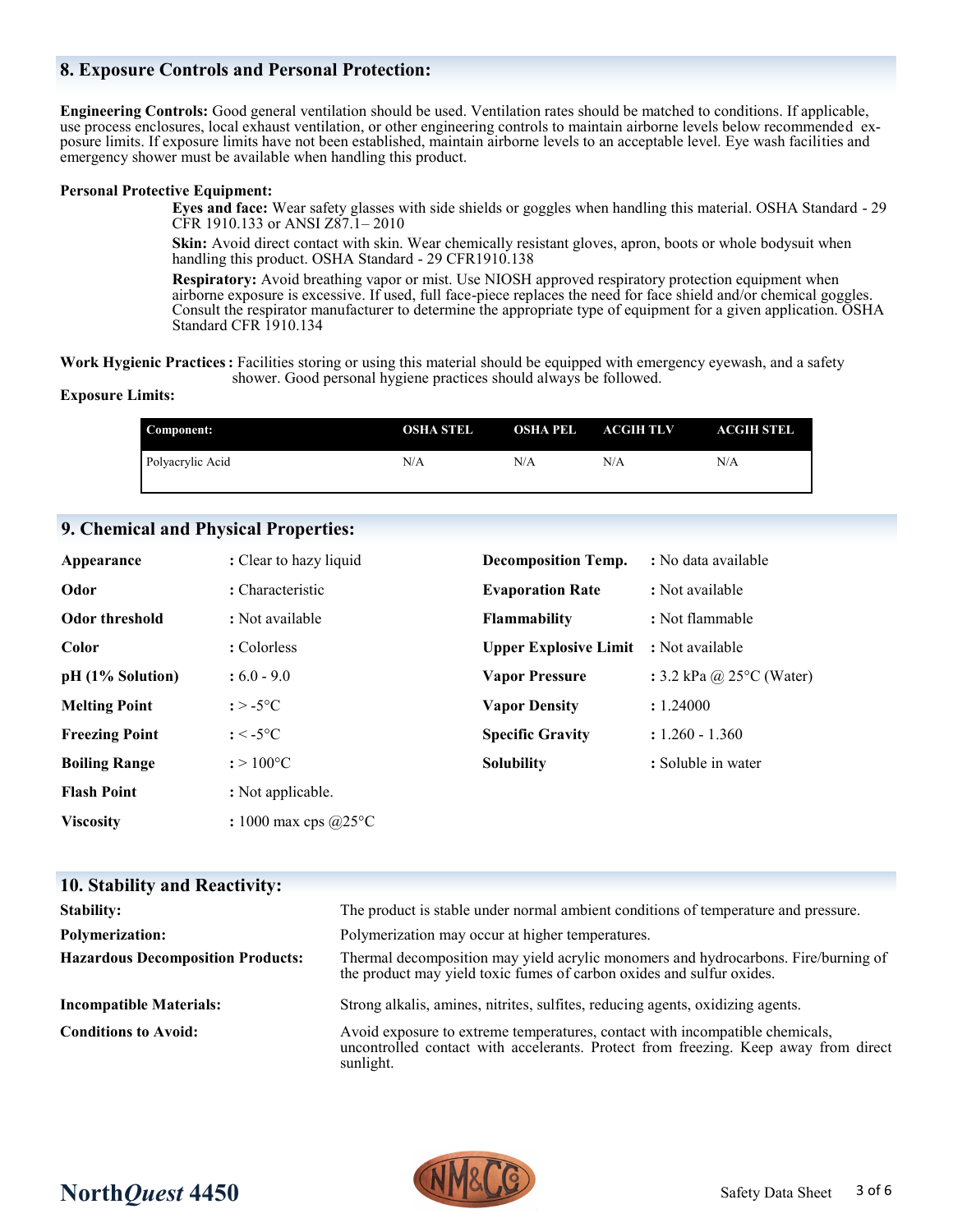## **11. Toxicological Information:**

| <b>Acute Toxicity:</b>      |                                     |
|-----------------------------|-------------------------------------|
| Oral $LD_{50}$              | $\frac{1}{2}$ > 5000 mg/kg (Rat)    |
|                             |                                     |
| Dermal $LD_{50}$            | $\frac{1}{2}$ > 5000 mg/kg (Rabbit) |
| Inhalation $LD_{50}$        | : No data available                 |
| Corrosion/Irritation:       |                                     |
| Skin                        | : Slight Irritation                 |
| Eyes                        | : Slight Irritation                 |
| <b>Sensitization:</b>       |                                     |
| Respiratory                 | : No data available                 |
| Skin                        | : Guinea Pig: No Reaction           |
| Carcinogenicity             | : No data available                 |
| <b>Mutagenicity</b>         | : No data available.                |
| <b>Reproductive Effects</b> | : No data available.                |
| <b>Teratogenic Effects</b>  | : No data available.                |
| <b>Routes of Exposure</b>   | : Eyes, Skin, Inhalation.           |

#### **Long Term Exposure Health Effects:**

| Eyes       | : No data available. |
|------------|----------------------|
| Skin       | : No data available. |
| Inhalation | : No data available. |
| Ingestion  | : No data available. |
|            |                      |

## **12. Ecological Information:**

**All work practices must be aimed at eliminating environmental contamination.** 

| <b>Biodegradability:</b>          | No data available. |
|-----------------------------------|--------------------|
| <b>Bioaccumulative Potential:</b> | No data available. |

#### **Acute Toxicity to fish**

LC50, Oncorhynchus mykiss (rainbow trout), 96 Hour, 700 mg/l, OECD Test Guideline 203 LC50, Bluegill sunfish (Lepomis macrochirus), 96 Hour, >1.000 mg/l, OECD Test Guideline 203 LC50, Zebra fish (Danio/Brachydanio rerio), 96 Hour, >200 mg/l, OECD Test Guideline 203

#### **Acute toxicity to aquatic invertebrates**

EC50, Daphnia magna (Water flea), 48 Hour, >1.000 mg/l, OECD Test Guideline 202

#### **Acute toxicity to algae/aquatic plants**

EC50, Algae, 96 Hour, Growth rate, >180 mg/l, OECD Test Guideline 201

| <b>Mobility in Soil:</b>      | No data available. |
|-------------------------------|--------------------|
| <b>Other Adverse Effects:</b> | No data available. |

## **13. Disposal Considerations:**

| <b>Disposal Method:</b>  | Dispose of waste at an appropriate waste disposal facility according to current applicable laws and<br>regulations.                                                                                                       |
|--------------------------|---------------------------------------------------------------------------------------------------------------------------------------------------------------------------------------------------------------------------|
| <b>For Large Spills:</b> | Contain material and call local authorities for emergency assistance.                                                                                                                                                     |
| <b>Product Disposal:</b> | Dispose of at a supervised incineration facility or an appropriate waste disposal facility according to<br>current applicable local, state and federal laws, regulations and product characteristics at time of disposal. |
| <b>Empty Container:</b>  | Contaminated container should be labeled and disposed in accordance to local, state and federal laws and<br>regulations.                                                                                                  |
| <b>General Comments:</b> | Refer to section 6, accidental release measures for additional information.                                                                                                                                               |

# **North***Quest* **4450** Safety Data Sheet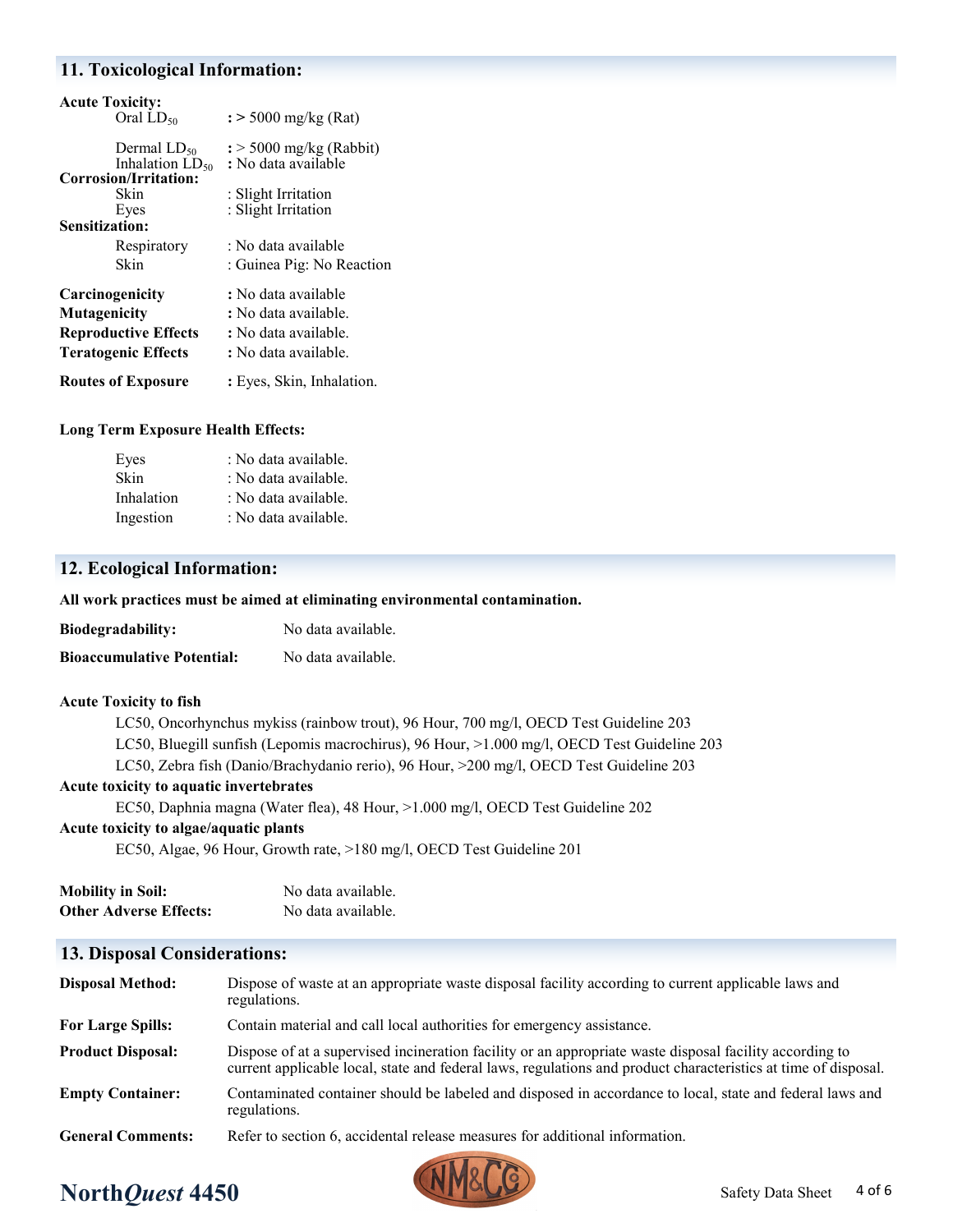## **14. Transport Information:**

| <b>Regulatory</b><br><b>Information</b> | UN No. | <b>Proper Shipping Name</b> | <b>UN Class</b> | Packing<br>Group | Labels |
|-----------------------------------------|--------|-----------------------------|-----------------|------------------|--------|
| <b>US DOT</b>                           | None   | Not Regulated               | None            |                  | None   |
| <b>IMDG</b>                             | None   | Not Regulated               | None            |                  | None   |
| <b>IATA</b>                             | None   | Not Regulated               | None            |                  | None   |

## **15. Regulatory Information:**

**U.S. Federal Regulations: Not regulated.**

**TSCA Status: All components of this product are in compliance with TSCA**

**CERCLA Section 103 (40 CFR 302.4): No components of this products are listed.**

**Section 311/312 Categorizations (40 CFR 370): Not hazardous**

**SARA Section 313: No components of this products are listed.** 

## **16. Other Information:**

## **HMIS and NFPA Rating Scale:**

## **HMIS: Hazardous Materials Identification System**

## **Numeric Scale for Health (Blue), Flammability (Red), and Physical Hazard (Yellow):**

|                                                                    | <b>RATING</b>  | <b>HEALTH</b>                                         | <b>FIRE HAZARD</b>                       | <b>PHYSICAL HAZARD</b>                                                                                                                                 |
|--------------------------------------------------------------------|----------------|-------------------------------------------------------|------------------------------------------|--------------------------------------------------------------------------------------------------------------------------------------------------------|
| <b>HMIS Rating:*</b>                                               | 0              | No significant risk to<br>health                      | Will not burn                            | Product stable under ambient temperature and condi-<br>tion.                                                                                           |
| <b>HEALTH</b>                                                      |                |                                                       |                                          |                                                                                                                                                        |
| 0<br><b>FLAMMABILITY</b><br>$\mathbf{0}$<br><b>PHYSICAL HAZARD</b> | 1              | Can cause irritation<br>or minor reversible           | Must be preheated to<br>burn             | Product can become unstable at high temperatures and<br>pressures.                                                                                     |
|                                                                    |                | injury.                                               |                                          |                                                                                                                                                        |
| B<br>PERSONAL PROTECTION                                           | $\overline{2}$ | Can cause temporary<br>or residual injury             | Ignites when moderately<br>heated        | Product can become unstable and cause violent chemical<br>reaction at normal pressures and temperatures                                                |
|                                                                    | 3              | Can cause serious<br>injury                           | Ignition occurs at normal<br>temperature | Product capable of forming explosive mixtures and is<br>capable of detonation in presence of strong initiating<br>source.                              |
|                                                                    | 4              | Can be lethal from<br>single or repeated<br>exposure. | <b>Extremely flammable</b>               | Product is highly explosive and unstable. Exothermic<br>reactions possible with decomposition, polymerization,<br>reaction with water or self reaction |

**Personal Protection Code B: Gloves + Safety Goggles**



# **North***Quest* **4450** Safety Data Sheet